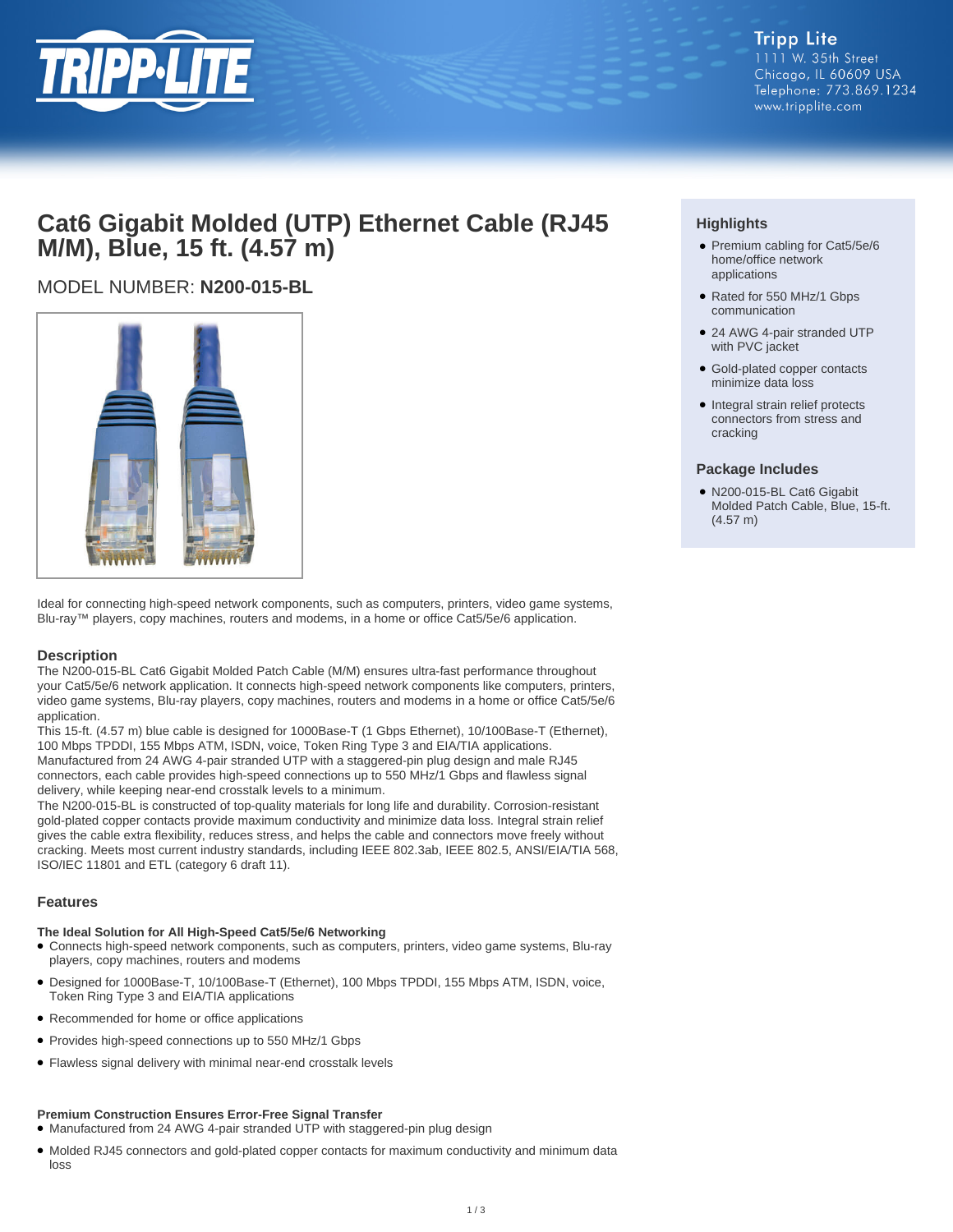

- Integral strain relief protects cable and connectors from stress and cracking
- Meets most current industry standards, including IEEE 802.3ab, IEEE 802.5, ANSI/EIA/TIA 568, ISO/IEC 11801 and ETL (category 6 draft 11)

# **Specifications**

| <b>OVERVIEW</b>                    |                              |
|------------------------------------|------------------------------|
| <b>UPC Code</b>                    | 037332194565                 |
| Technology                         | Cat <sub>6</sub>             |
| <b>POWER</b>                       |                              |
| Power Over Cable (PoC) Support     | No                           |
| <b>PHYSICAL</b>                    |                              |
| Cable Jacket Color                 | <b>Blue</b>                  |
| Cable Jacket Material              | <b>PVC</b>                   |
| Cable Jacket Rating                | <b>CM</b>                    |
| Cable Shielding                    | <b>UTP</b>                   |
| Cable Outer Diameter (OD)          | 6.0mm                        |
| Number of Conductors               | 4 Pair                       |
| <b>Conductor Material</b>          | <b>Stranded Copper</b>       |
| <b>Conductor Gauge</b>             | 24 AWG                       |
| Cable Length (ft.)                 | 15                           |
| Cable Length (m)                   | 4.57                         |
| Cable Length (in.)                 | 180                          |
| Cable Length (cm)                  | 457.2                        |
| Shipping Dimensions (hwd / in.)    | 8.00 x 10.00 x 0.50          |
| Shipping Dimensions (hwd / cm)     | 20.32 x 25.40 x 1.27         |
| Shipping Weight (lbs.)             | 0.42                         |
| Shipping Weight (kg)               | 0.19                         |
| <b>ENVIRONMENTAL</b>               |                              |
| <b>Operating Temperature Range</b> | 14 to 104 F (-10 to 40 C)    |
| Storage Temperature Range          | 5 to 122 F (-15 to 50 C)     |
| <b>Operating Humidity Range</b>    | 0% to 90% RH, Non-Condensing |
| <b>Storage Humidity Range</b>      | 0% to 90% RH, Non-Condensing |